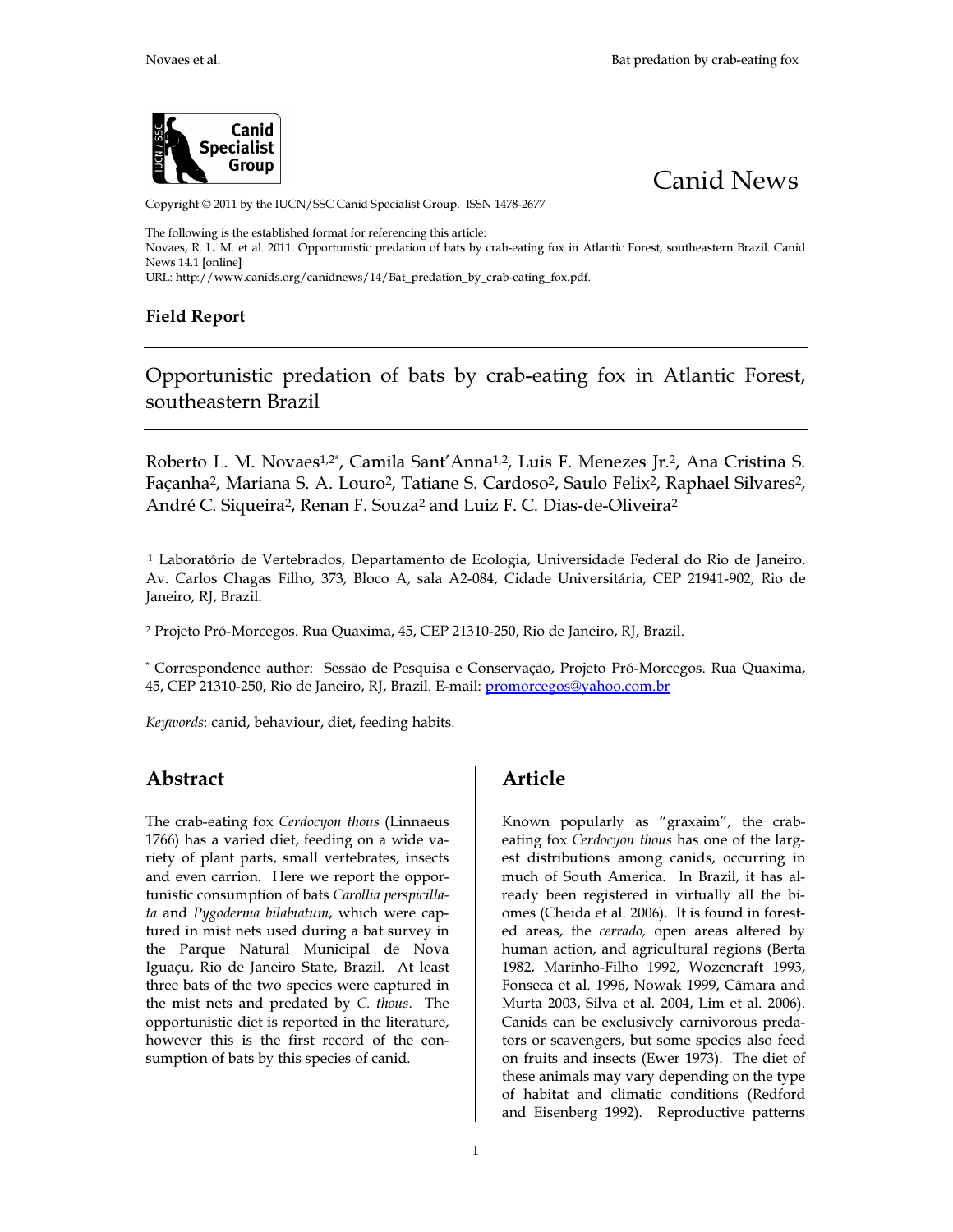may be affected in the same way (Bekkof et al. 1984). C. thous has an omnivorous generalist diet (Facure and Monteiro-Filho 1996). Depending on the habitat its diet may be predominantly carnivorous, consuming rodents and birds in high percentages (Pedó et al. 2006), or may be frugivorous (mainly Syagrus romazofianum (Rocha et al. 2004, 2008), or even omnivorous, depending on available resources (Facure and Monteiro-Filho 1996). This paper reports the opportunistic consumption of bats by C. thous.

The opportunistic observations of predation were made in an urban fragment of Atlantic forest in the Parque Natural Municipal (PNM) de Nova Iguaçu. The PNM de Nova Iguaçu is located in the Baixada Fluminense, in the Gericinó-Mendanha massif between the municipalities of Mesquita, Nova Iguaçu and Rio de Janeiro, Rio de Janeiro State, Brazil. It has an area of approximately 1,100ha of Atlantic Forest, characterized by a Dense Rainforest Montana and Lower Montana (Veloso et al. 1991); however, the park is bordered by other conservation units in the same massif, with a total area of almost 5,000ha of Atlantic Forest in excellent condition. The region has an altitude range of 150m at the entrance of the park to 965m at the highest point, the peak of Gericinó-Mendanha (SEMUAM 2001).

Since June 2008, research on the species diversity and feeding ecology of bats has been conducted in the PNM de Nova Iguaçu by the staff of Projeto Pró-Morcegos / UFRRJ. Bats are captured by placing eight to ten Zootech® mist nets  $(6-)$  9- and  $12 \times 3m$ ) in trails, forest edges, clearings and water courses. The mist nets are weighted between 18:00hrs to 06:00hrs the following day to ensure that the lower line remains at 0.5m above the ground and the upper line more than 3.5m above the ground. The nets are inspected approximately every 30 minutes.

Between 15-16 August 2009, at least three individuals of C. thous were sighted in the areas where the mist nets were weighted. On 15 August 2009 at 10:48hrs a male bat Pygoderma bilabiatum (Wagner 1843) (Family Phyllostomidae) was found dead in the mist net with signs of abrasion on his legs and a bleeding nose. The animal was trapped in the mist net about 1.2m above the ground. Two large holes were found in the same mist net. On the

same day at 02:12hrs a male fox was observed removing a bat from the mist net with its mouth. The fox was balancing on its hind legs and biting the mist net, trying to remove the bat. On our approach the fox ran towards the forest edge, taking the bat that was trapped in the net. On 16 August 2009 at 16:08hrs, a pair of foxes was observed attacking a bat stuck in the mist net, approximately 0.7m above the ground. The pair remained at the mist net until the approaching researchers were less than two metres from them. At the mist net we found the wing (arm and forearm) of an individual bat Carollia perspicillata (Linnaeus 1758), and two large holes in the net where the bat had been.

Although C. thous has a generalist diet, energy gain is low (Facure 1996), and in some areas, this species has a predominantly carnivorous diet (Pedó et al. 2006). However, it is possible that bats are not common in their diet, as they would not normally encounter them. Most studies indicate that rodents represent the most commonly consumed vertebrates, and are most frequently encountered by C. thous (Facure and Monteiro-Filho 1996). However, carcasses are also a common resource (Bisbal and Ojasti 1980; Facure and Monteiro-Filho 1996). Therefore, under natural conditions the consumption of bats by foxes would only occur if the foxes encountered bat carcasses on the ground.

In general, canids are not considered as potential predators of bats, which are mainly consumed by birds of prey (Twente 1954, Vernier 1994) and snakes (Martins and Oliveira 1998, Esbérard and Vrcibradic 2007), although they may also be consumed by primates, felids, opossums, rodents and other bats (Wroe and Wroe 1982, Gardner et al. 1992, Fischer et al. 1997, Souza et al. 1997, Fellers 2000). Opportunistic predation of bats caught in mist nets has been recorded for other mammal species with generalist habits, such as the white-eared opossum Didelphis albiventris Lund, 1840 (Gazarini et al. 2008) and the omnivorous bat Phyllostomus hastatus (Pallas 1767) (Oprea et al. 2006).

Therefore, it is clear that C. thous has a generalist and opportunistic diet, which corroborates with the cited literature. Its diet may also include bats, although these are not live-caught.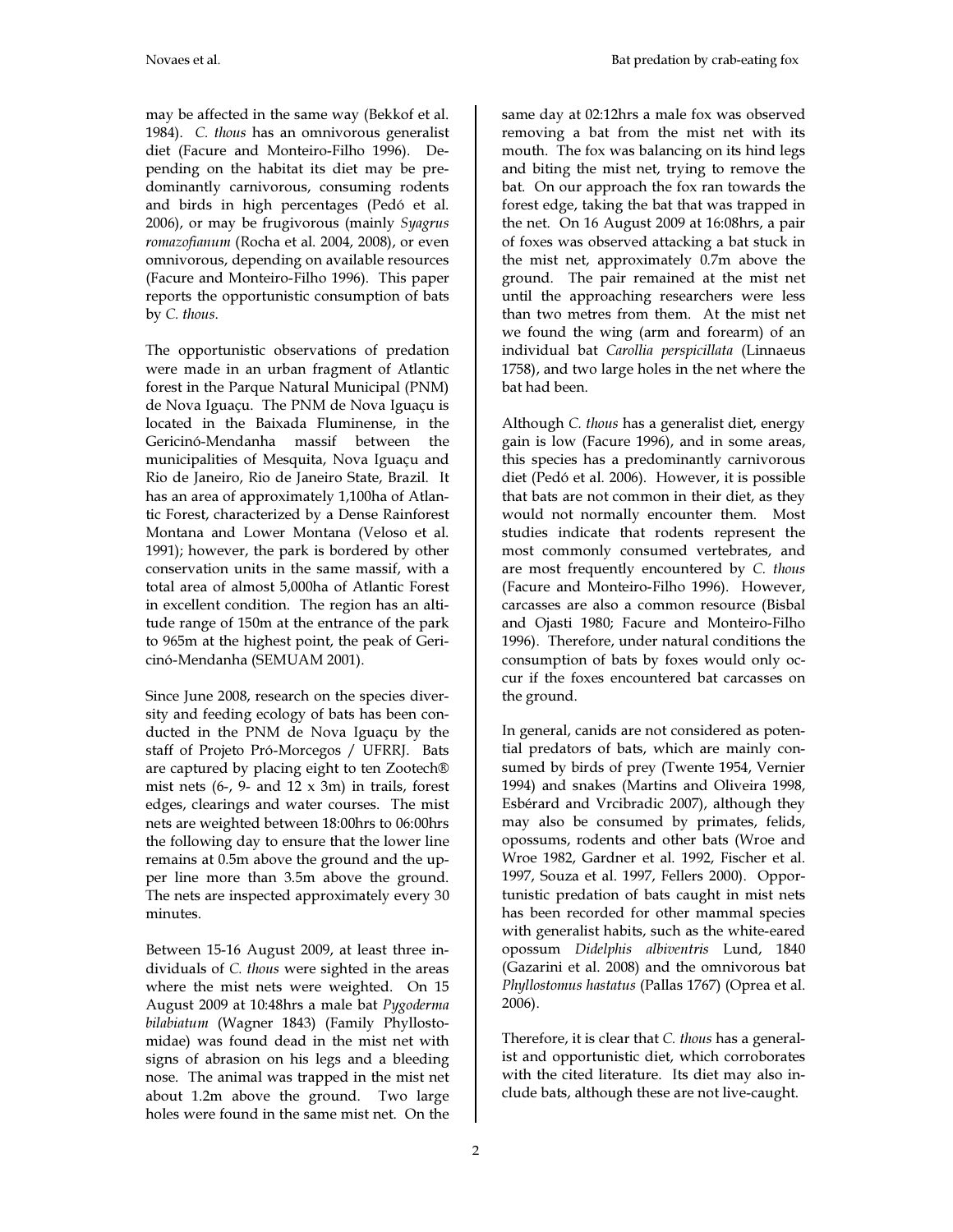## References

Bekoff, M., Daniels, T.J. and Gittleman, J.L. 1984. Life history patterns and the comparative social ecology of carnivores. Annual Revision in Ecology and Systematic 15: 191-232.

Berta, A. 1982. Cerdocyon thous. Mammalian species 186: 1-4.

Bisbal, F. and Ojasti, O. 1980. Nicho trofico del zorro Cerdocyon thous (Mammalia, Carnivora). Acta Biologica Venezuelana 10 (4): 469-496.

Câmara, T. and Murta, R. 2003. Mamíferos da Serra do Cipó. Editora PUC-Minas & Museu de Ciências Naturais, Belo Horizonte. 129p.

Cheida, C.C., Nakano, E., Fusco-Costa, R., Rocha-Mendes, F. and Quadros, J. 2006. Ordem Carnívora, pp. 231-275. In: Reis, N.R., Peracchi, A.L., Pedro, W.A. and Lima, I.P. (Eds.). Mamíferos do Brasil. Editora da Universidade Estadual de Londrina.

Esbérard, C.E.L. and Vrcibadic, D. 2007, Snakes preying on bats: new record from Brazil and a review of recorded cases in the Neotropical region. Revista Brasileira de Zoologia 24: 848-853.

Ewer, R.F. 1973. The Carnivores. Cornell University, New York, USA. 494p.

Facure, K.G. 1996. Ecologia alimentar do Cachorro-do-Mato, Cerdocyon thous (Carnivora-Canidae), no Parque Florestal do Itapetinga, Município de Atibaia, Sudeste do Brasil. Dissertação de Mestrado. Universidade Estadual de Campinas. 61p.

Facure, K.G. and Monteiro-Filho, E.L.A. 1996. Feeding habits of the Crab-eating fox, Cerdocyon thous (Carnivora, Canidae), in a suburban area of Southeastern Brazil. Mammalia 60(1): 147-149.

Fellers, G.M. 2000. Predation on Corynorhinus townsendii by Rattus rattus. The Southwestern Naturalist 45: 1-4.

Fischer, E., Fischer, W. Borges, S. Pinheiro, M.R. and Vicentini, A. 1997. Predation of Carollia perspicillata by Phyllostomus elongatus in Amazonia. Chiroptera Neotropical 3: 67-68.

Fonseca, G.A.B., Herrmann, G., Leite, Y.L.R., Mittermeier, R.A., Rylands, A.C. and Patton, J.L. 1996. Lista anotada dos mamíferos do Brasil. Nº4. Conservation International & Fundação Biodiversitas, Belo Horizonte. 38p.

Gardner, A.L., Handley, C.O. and Wilson, D.E. 1992. Survival and relative abundance. In: Handley, C.O., Wilson, D.E and Gardner, A.L. (Eds.). Demography and Natural history of the common fruit bat, Artibeus jamaicensis on Barro Colorado Island, Panama. Smithsonian Contributions to Zoology, Washington D.C., USA.

Gazarini, J., Brito, J.E.C. and Bernardi, I.P. 2008. Predações oportunisticas de morcegos por Didelphis albiventris no sul do Brasil. Chiroptera Neotropical 14(2): 408-411.

Lim, B.K., Engstrom, M.D. and Ochoa, J.G. 2006. Preliminary checklist of the mammals of the Guianas Shield (Venezuela: Amazonas, Bolivar, Delta, Amacuro, Guyana; Surinam; French Guiana). Biodiversity Program, Smithsonian Instituition, Washington D.C., USA.

Marinho-Filho, J. 1992. Os mamíferos da Serra do Japi. In: Morellato, C. (Org.). Historia Natural da Serra do Japi: Ecologia e preservação de uma área florestal do sudeste do Brasil. Campinas, Editora da UNICAMP, FAPESP. p.264-286.

Martins, M. and Oliveira, M.E. 1998. Natural history of snakes in forest of Manaus region, Central Amazonia, Brazil. Herpetological Natural History 6: 78-150.

Nowak, R.M. 1999. Walker's mammals of the world. 6<sup>th</sup> Ed. The Johns Hopkins University Press, Baltimore, USA. 836p.

Oprea, M., Vieira, T.B., Pimenta, V.T., Mendes, P., Brito, D., Ditchfield, A.D., Knegt, L.V. and Esbérard, C.E.L. 2006. Bat predation by Phyllostomus hastatus. Chiroptera Neotropical 12(1): 255-258.

Pedó, E., Tomazzi, A.C., Hartz, S.M. and Christoff, A.U. 2006. Diet of crab-eating fox, Cerdocyon thous (Linnaeus) (Carnivora, Canidae) in a suburban area of southern Brazil. Revista Brasileira de Zoologia 23(3): 637-641.

Redford, K.H. and Eisenberg, J.F. 1992. Mammals of the Neotropics. 2 Ed. University of Chigaco, Chicago, USA. 450p.